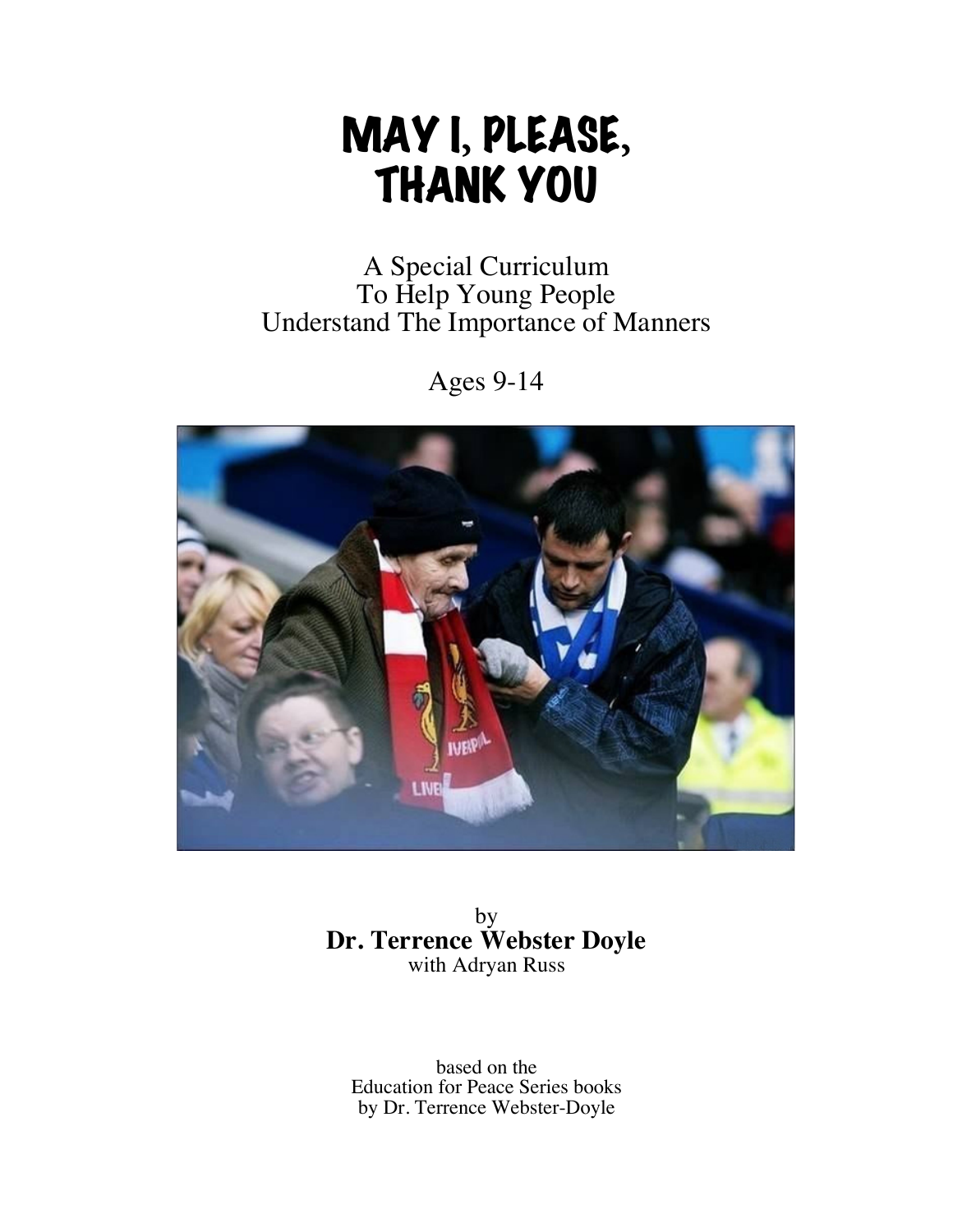# A Note to Teachers

*(This particular curriculum has a martial arts format but can be used in any educational setting by just removing any references to the martial arts. Or you can keep them to give the curricula a special flair that your students might just enjoy even if they were not in the martial arts.)*

A Code of Conduct is a system of social skills dedicated to living a life of peace and good will. An intelligent, universal Code of behavior is, in fact, the foundation of human relationship, whose ultimate goal is to help prevent conflict. Cultivating these skills reduces the chance that young people will react out of fear to personal threatening situations, such as being bullied. Combined with the confidence that comes from knowing how to protect themselves, the skills in this program can help young people learn how to live with respect, and to understand and resolve conflict peacefully.

We teach our children that "good manners" are important, but we don't always tell them why. Good manners are more than habits we "should" have. For the most part, they allow us to present ourselves in a positive light, and help us demonstrate respect — for other people as well as for ourselves — something we need in this world more than ever. That's why we've written this curriculum, to help your child benefit in these ways.

Before starting the lesson plans, tell your children that they are about to embark on a new journey. Do your best to impart an air of mystery and excitement to evoke their sense of adventure. Begin by showing them the following warning, which we hope will open your child's mind to new thinking.

#### **WARNING:**

**Awareness and new observations may be hazardous to bad manners.**

**This class may cause you to experience turbulent feelings of good will and respect.**

I am interested in helping you make this program a success. Please feel free to contact me by phone (800-848-6021) or e-mail (biocogneticedy@gmail.com). I will be offering workshops and certified Training Programs throughout the year on our intermediate and advanced Character Development Programs.

> For other helpful information you can call 800-848-6021 and check out our web page: www.youthpeaceliteracy.org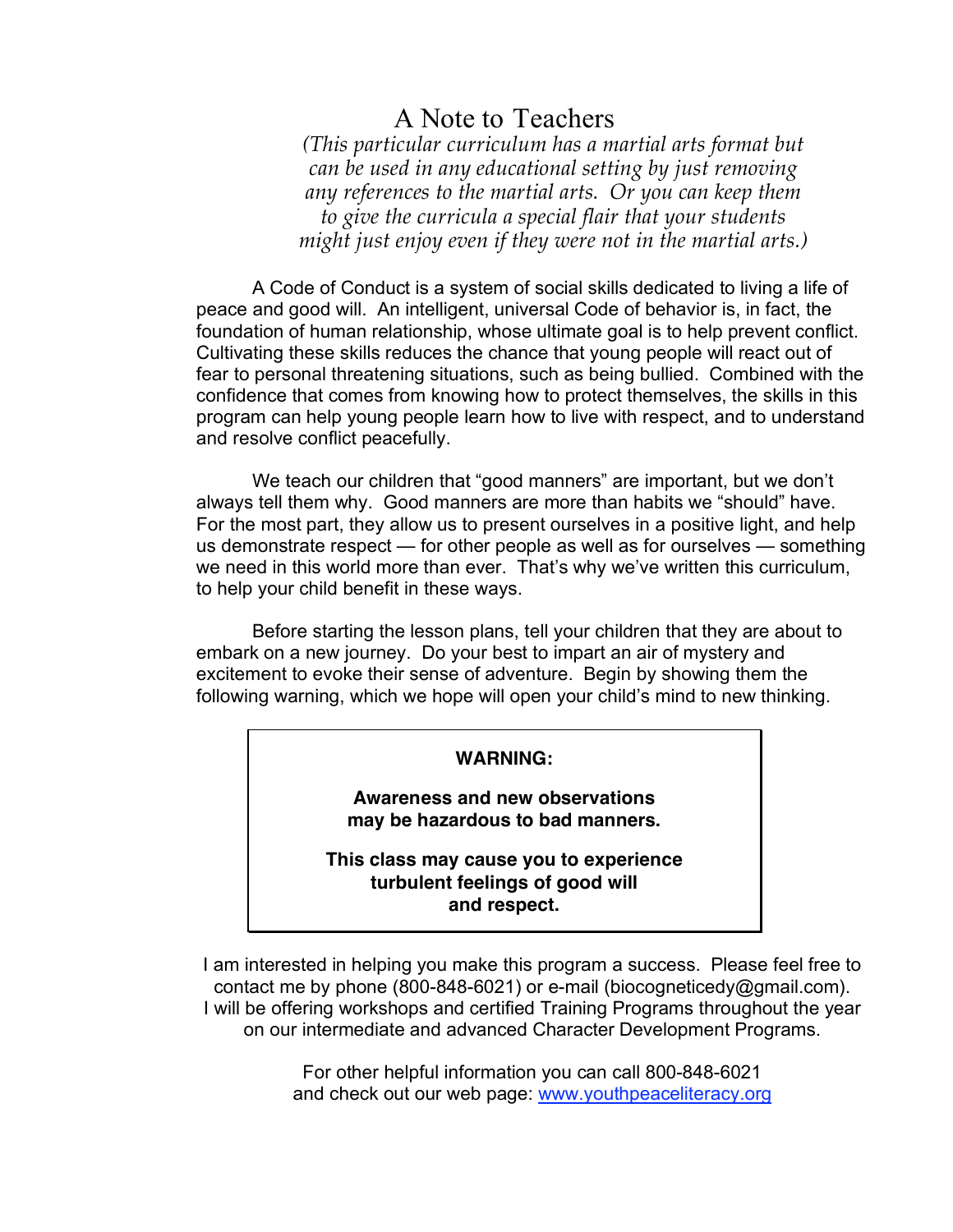# **The Success of This Program!**

The success of this program depends upon helping young people understand what *prevents* respect. And what prevents respect is conditioned thinking — thinking that confuses the mind and creates conflict within it.

Here is an easy formula to remember as you help your children understand how conditioned thinking prevents respect.

#### **The Three "E's"**

| <b>Explanation</b> | This is a general definition of what conditioned thinking is.<br>We talk about "conditioning" and how we've all been taught<br>to think and act in certain ways. But that's all we do — talk.<br>We offer reasons to explain why we speak and act the way<br>we do. |
|--------------------|---------------------------------------------------------------------------------------------------------------------------------------------------------------------------------------------------------------------------------------------------------------------|
|                    |                                                                                                                                                                                                                                                                     |

- **Example** We offer a personal example of our conditioned thinking. We recognize that we've been disrespectful, and offer an example of some way we've been "conditioned" that has caused us to speak and act in disrespectful ways. This is called hindsight.
- **Experience** We are aware in the moment of the effect of our conditioned thinking and how it's preventing us from being respectful. This is an actual observation of our thinking as it's happening. This is called insight.

It is this third level — insight — that has the potential for helping us become free of conditioned thinking that prevents respect.

All three of these levels are important for young people to understand. But most important is this third level — insight — that allows us to see what prevents us from being respectful toward one another. Once your children achieve this kind of insight, they are able to observe their manners in action, and make the decision to act in respectful ways.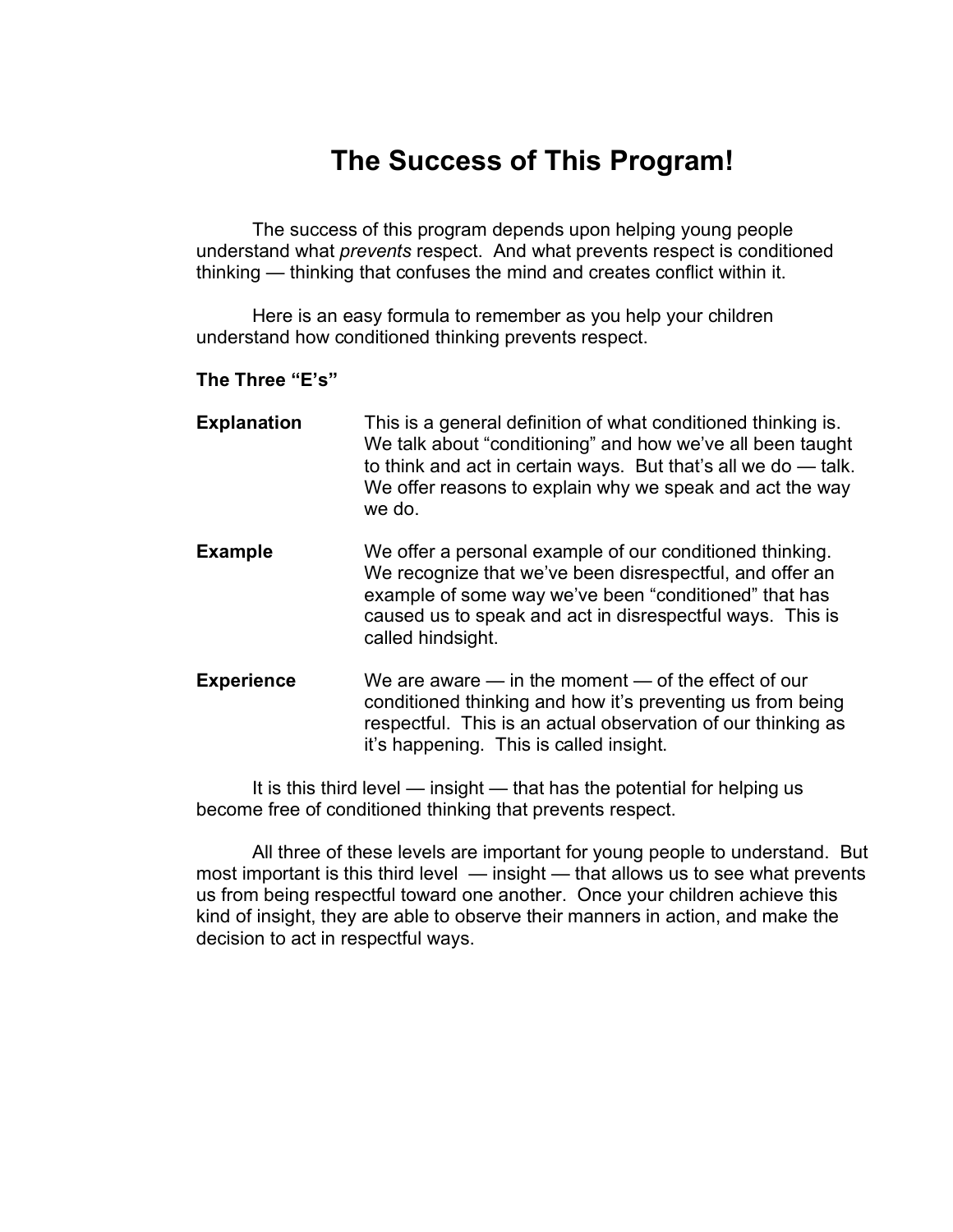# **Table of Contents**

### **Section 1: Thinking With Respect**

- Lesson 1. How Do You Like to Be Treated?
- Lesson 2. How Do You Like People to Treat You?
- Lesson 3. Imagine Being Spoken to With Respect
- Lesson 4. Make the Decision to Think Before You Speak

### **Section 2: Speaking With Respect**

- Lesson 5. Speak as You Would Like Others to Speak to You
- Lesson 6. Ask Questions Politely: "May I please . . .?"
- Lesson 7. Offer Information in a Caring, Considerate Way
- Lesson 8. Thank People Who Are Helpful to You

## **Section 3: Acting With Respect**

- Lesson 9. Act Toward Others as You Would Like Them to Act Toward You
- Lesson 10. Offer Assistance When and Where You Can
- Lesson 11. Act Today in a Way That Will Make You Proud Tomorrow
- Lesson 12. Give People the Greatest Gift Respect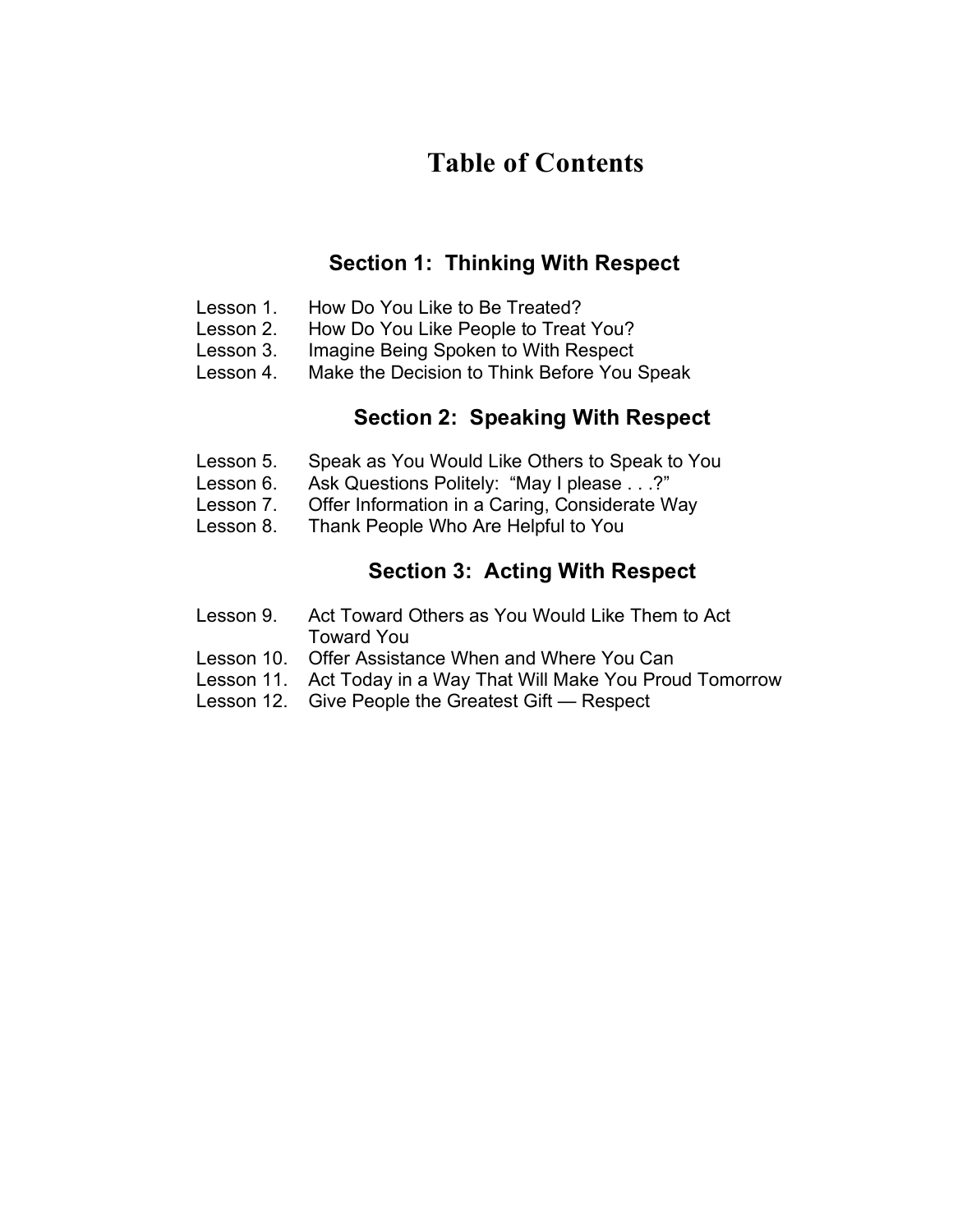# **TOOLS TO USE!**

#### **Section 1: Thinking With Respect**

#### **Lesson 1. How Do You Like to Be Treated?**

- 1A. Activity: Manners Paint A Picture!
- 1B. Activity: Manners Are Mental!
- 1C. Activity: I'm Showing My Manners!

#### **Lesson 2. How Do You Like People to Treat You?**

- 2A. Roleplay: Bad Manners at Work!
- 2B. Roleplay: Treat Me Like A Winner!
- 2C. Activity: Manners I Experienced Today!

#### **Lesson 3. Imagine Being Spoken to with Respect**

- 3A. Activity: Violent And Disorderly Actions!
- 3B. Chart: Twelve Ways To Act With Respect!
- 3C. Mental Freestyle: A Bag of Manners!

#### **Lesson 4. Make the Decision to Think Before You Speak**

- 4A. Roleplay: My Stopping Place!
- 4B. Activity: Flipping Images!
- 4C. Mental Freestyle: My Actions Affect Everyone

#### **Section 2: Speaking With Respect**

#### **Lesson 5. Speak As You Would Like Others to Speak to You**

- 5A. Roleplay: Stop That Fight!
- 5B. Activity: Is That Me?
- 5C. Activity: I'm Strengthening My Mind!

#### **Lesson 6. Ask Questions Politely: "May I please...?"**

- 6A. Mental Freestyle: Wake Me Up!
- 6B. Activity: My Powerful Questions
- 6C. Activity: Read My Manners!

#### **Lesson 7. Offer Information in a Caring, Considerate Way**

- 7A. Activity: Going To My Stopping Place!
- 7B. Activity: Bubbles in a Glass of Soda
- 7C. Activity: I Care!

#### **Lesson 8. Thank People Who Are Helpful To You**

- 8A. Activity: The Unbroken Flame of Gratitude!
- 8B. Activity: Thanks!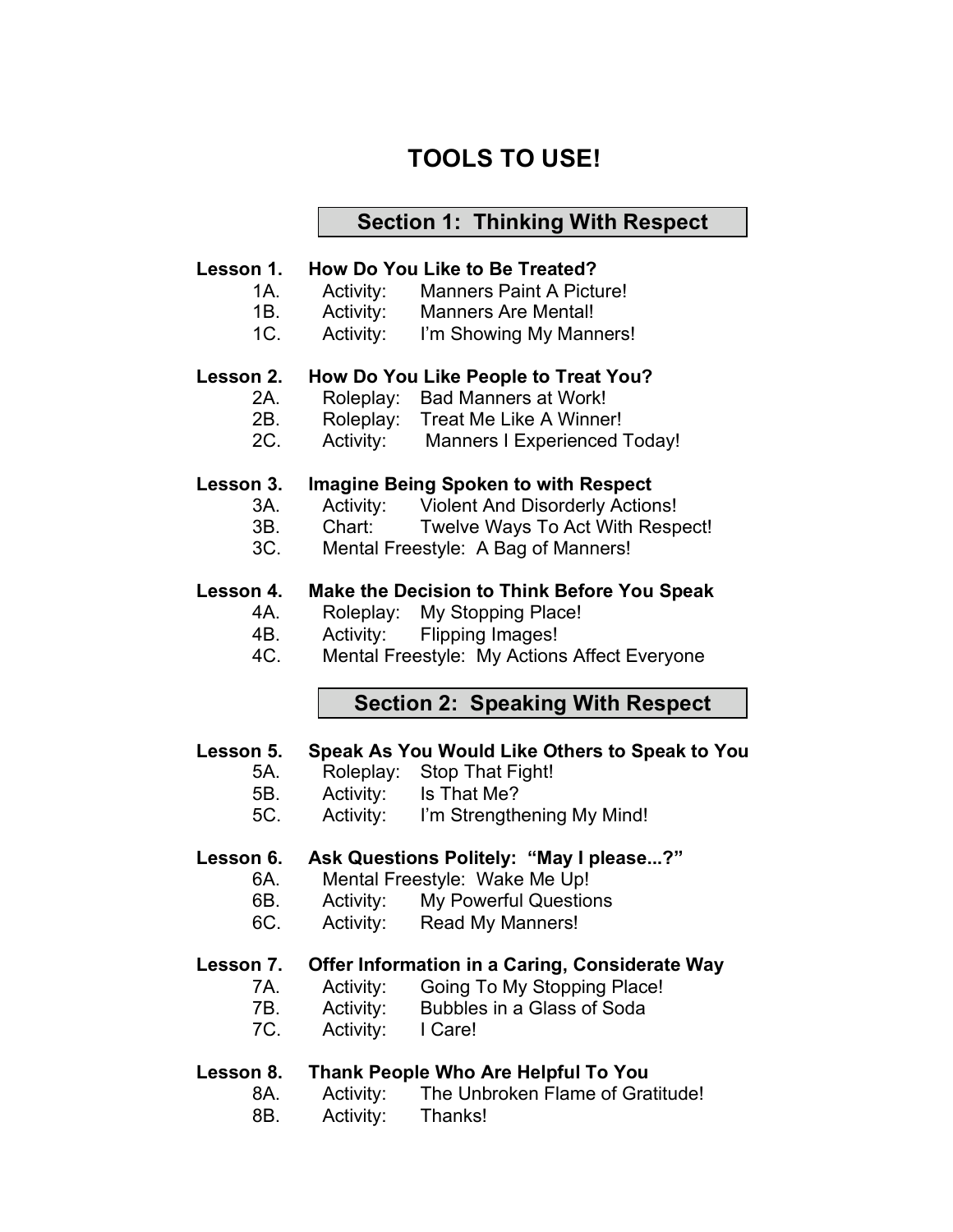8C. Activity: I'm So Grateful!